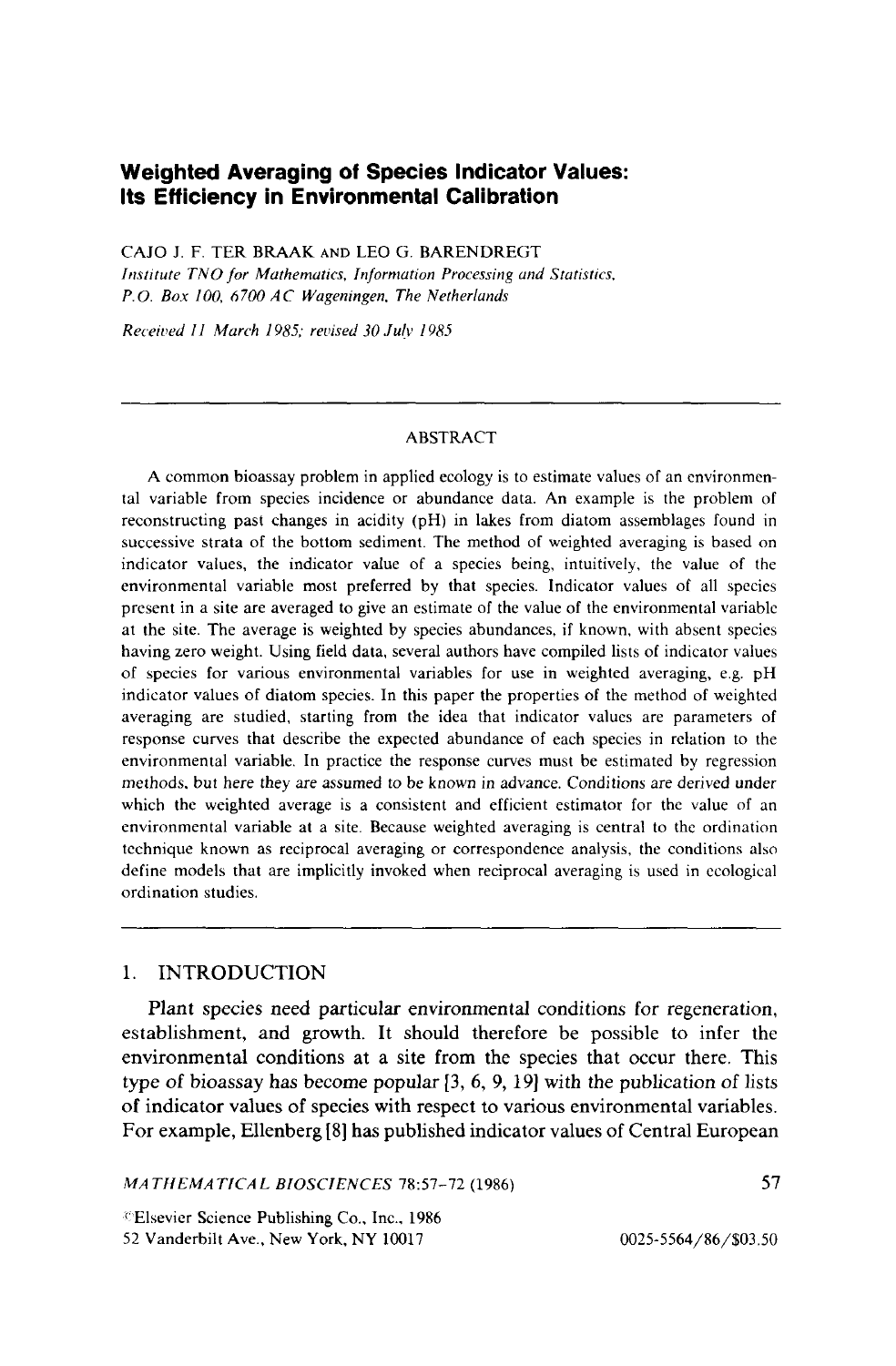

FIG. 1. Gaussian logit response curves of the probability  $P = \mu_k(x)$  that a species  $(k)$ occurs at a site, against environmental variable *x.* Two sets of species are displayed, each with  $t = 1$  and optima with spacing  $d = 1$ , having maximum probabilities of .5 and .9, respectively.  $x_0$  is the value of x at a particular site.

plants with respect to site variables including soil moisture, pH, and nitrogen level. Ellenberg based the indicator values on his field observations of the conditions under which particular species occurred and, to a lesser extent, on laboratory experiments. For example, a plant species may prefer a particular soil moisture content, and not grow at all in places where the soil is either too dry and too wet. Intuitively, the indicator value is then the value most preferred by a species (cf. Figure 1). Ellenberg [8] did not give a precise definition of "indicator value." However, Ellenberg [7, 8] did describe a method to predict the value of an environmental variable: the method consists simply of averaging indicator values for the plant species that are present. For quantitative data, the average is weighted by species abundance, with absent species carrying zero weight. This method has been applied to vascular plants [12, 17, 21, 23, 25], to diatoms [20], and to aquatic organisms and the biological evaluation of water quality [19].

It might be thought easier to measure environmental variables at a site than to infer their values from the species that grow there. But often it is not. For example, total values over time may be required; repeated measurements are costly, while plants automatically integrate environmental conditions over time. This is one of the ideas behind biological evaluation of water quality and biomonitoring in general. There are also situations where it is impossible to measure environmental variables by direct means, whereas a biological record does exist. An example is the reconstruction of past changes in acidity (pH) in lakes, from diatom assemblages found in successive strata of the bottom sediment; this technique is an important tool in acid rain research. Most researchers in this area use the indicator values for acidity of diatom species as compiled by Hustedt in the 1930s [2]. A more sophisticated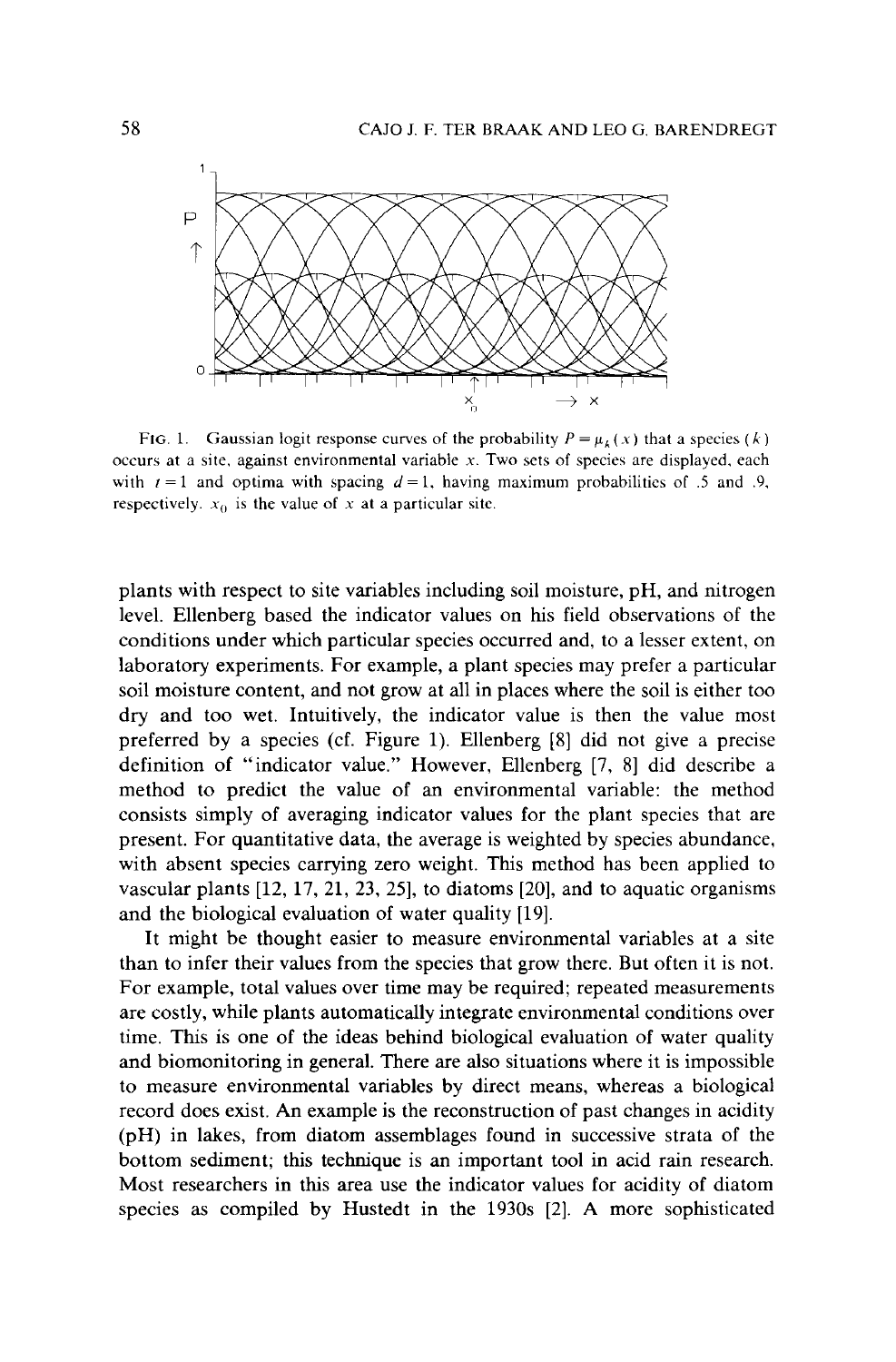method, yet to be implemented, is to build firstly a (nonlinear) regression model from data on species occurrences and present pH in lakes, which yields for each species an estimated response curve for the probability of occurrence versus pH; and secondly to use these response curves for the calibration of pH from species data, for example by maximum likelihood estimation. Here the indicator value of a species is just a parameter of the response curve of that species, the mode of the curve being one possible definition of the indicator value.

In this paper we study the properties of weighted averaging of indicator values to estimate the value of a continuous environmental variable at a site. We do this by seeking conditions under which weighted averaging compares favorably with methods based on explicit response curves. We use assumptions (Section 2) that idealize the real world, among others that a single environmental variable determines the species composition at a site and that the response curves of the species with respect to this variable are already known. Certainly, weighted averaging is of little value if it has undesirable properties under ideal assumptions. On the other hand, there is no advantage in using an elaborate technique if a simpler one would be equally good. We answer two questions:

(1) How should indicator values of species be defined in terms of response curves to ensure that the weighted average is a consistent estimator? (The weighted average is called consistent if it converges in probability to the true value of the environmental variable as the number of species available increases.)

(2) What should the response curves look like to ensure that the weighted average is an efficient estimator? (An estimator is called efficient if its mean squared error is minimum.)

# 2. WEIGHTED AVERAGING AND RESPONSE CURVES: DEFINITIONS

Let *x* denote a quantitative environmental variable, and  $x_0$  the value of this variable at a particular site. We want to estimate this value  $x_0$  by checking which species (out of a large number) are present at that site or, more generally, the abundance of each species. Let  $Y_k$  be the abundance  $(Y_k \ge 0)$  of the k th species  $(k = 1, 2, 3, ...)$ , and let  $u_k$  be its indicator value, usually taken from a published list of indicator values. To estimate  $x_0$ , ecologists commonly use the weighted average [7-9]

$$
\hat{x}_{WA} = \frac{\sum_{k} Y_k u_k}{\sum_{k} Y_k},
$$
\n(2.1)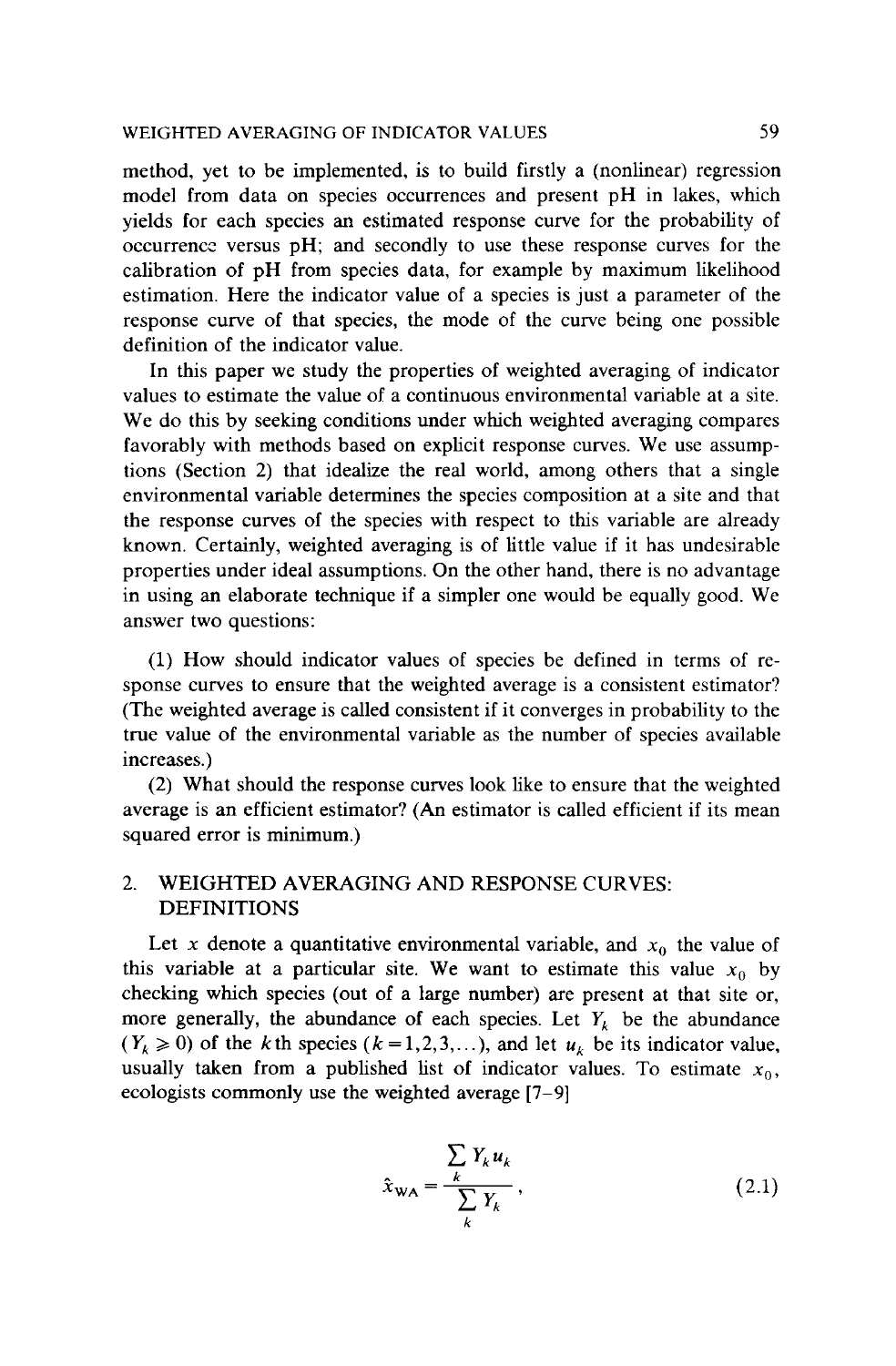where summations are over all species. To make sense,  $\hat{x}_{WA}$  and hence the values for  $u_k$  must have the same dimension as x. The indicator values are therefore location parameters on *x.* 

To be a potential indicator, a species must show a distinct relation to the indicated environmental variable *x.* We define the relations between species and the environmental variable by a statistical response model with a response curve  $\mu_k(x)$ , a known function of x, for each species k.  $\mu_k(x_0)$ specifies the expectation of the value  $Y_k$  observed at the site with value  $x_0$  for *x.* The observational data will be assumed to be independent random variables with variances depending on the expectations only. The variance of *Y<sub>k</sub>* is therefore a known function  $v_k(x) = v^*(\mu_k(x))$ . For presence-absence data  $Y_k$  is a Bernoulli variable and  $\mu_k(x_0)$  is the probability that the *k*th species is present at a site with  $x = x_0$ . Then  $v^*(\mu) = \mu(1 - \mu)$ . For counts, the data may be assumed to have a Poisson distribution so that  $v^*(\mu) = \mu$ , whereas for continuous quantitative data with constant coefficient of variation  $[v^*(\mu) = c\mu^2]$  the data could have a Gamma distribution.

We consider response curves that form a location family, i.e. have identical (but arbitrary) shape and different positions along the real line. Formally,  $\mu_k$  (*x*) =  $\mu$ (*x* - *u<sub>k</sub>*) for some function  $\mu$ (·) that is almost everywhere continuous, and with location parameters for which we take the indicator values  $\{u_k\}$ . It follows that  $v_k(x) = v(x - u_k)$ , where  $v(\cdot)$  is the variance function corresponding to  $\mu(\cdot)$ . We use asymptotics in which the number of species available for the estimation of  $x<sub>0</sub>$  increases indefinitely in such a way that the indicator values become increasingly densely spaced on every finite interval.

## 3. CONSISTENCY AND THE DEFINITION OF INDICATOR VALUE

Whether the weighted average is a "good" estimator depends on (1) the shape of the response curves, (2) the definition of indicator value, and (3) the distribution of the indicator values along the environmental variable. In this section we reverse the reasoning: we *require* that the weighted average be a consistent estimator of  $x_0$ , and from that requirement we derive conditions on the response curves, a definition of indicator value, and conditions on the distribution of the indicator values.

We express the number of indicator values at the point *x* by  $\lambda [H_{\lambda}(x) H_{\lambda}(x - 0)$ , where  $\lambda$  is the average number of indicator values per unit length,  $H_{\lambda}(x-0) = \lim_{y \to \infty} H_{\lambda}(y)$ , and  $H_{\lambda}(\cdot)$  is a nondecreasing right-continuous stepfunction [in the terminology of measure theory,  $H_{\lambda}(\cdot)$  is the distribution function of a discrete measure]. We suppose that for  $\lambda \rightarrow \infty$  $H_{\lambda}(\cdot)$  converges to a distribution function with bounded and continuous derivative  $h(\cdot)$ .  $h(\cdot)$  is the limiting density function of the indicator values. Now,  $\hat{x}_{WA} = T/R$ , where  $T = \lambda^{-1} \sum_{k} Y_{k} u_{k}$  and  $R = \lambda^{-1} \sum_{k} Y_{k}$ . It follows that *T* has expectation  $\lambda^{-1} \Sigma_k u_k \mu(x_0 - u_k) = \int u \mu(x_0 - u) dH_\lambda(u)$ , which for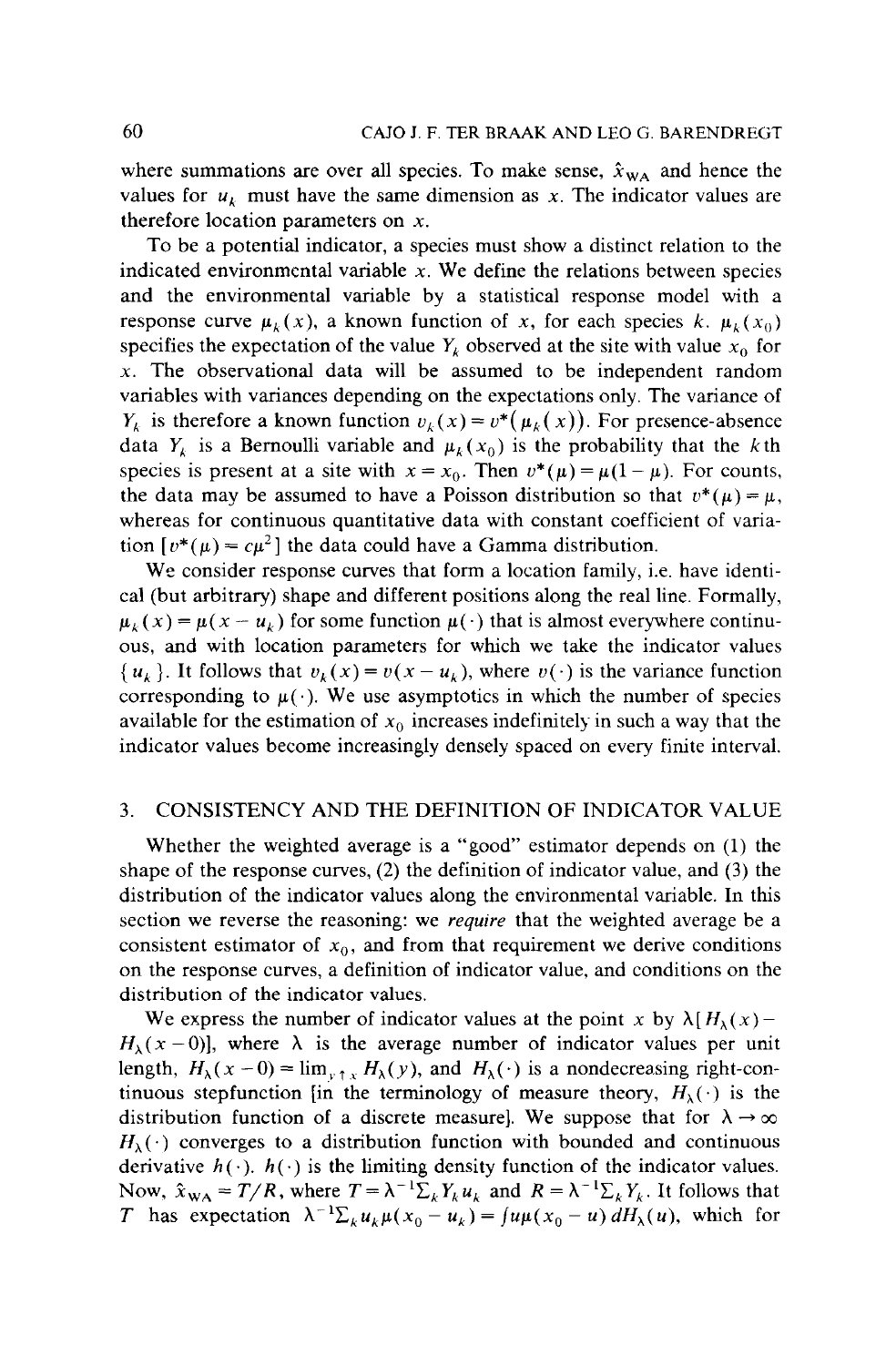large  $\lambda$  approaches

$$
\int u\mu(x_0-u) h(u) du = x_0 \int \mu(u) h(x_0-u) du - \int u\mu(u) h(x_0-u) du
$$
\n(3.1)

Moreover,  $var(T) \rightarrow 0$  ( $\lambda \rightarrow \infty$ ) if and only if  $\int x^2 v(x) dx$  exists; then T converges in probability to (3.1). Similarly,  $R = \lambda^{-1} \sum_{k} Y_k$  converges in probability to  $\int \mu(u)h(x_0 - u) du > 0$ . Therefore  $T/R$  converges to  $x_0$  if and only if  $\int u\mu(u)h(x_0 - u) du = 0$ . The latter condition should hold for every value of  $x_0$ ; this condition may be fulfilled if the function  $h(x)$  is constant, i.e. if the indicator values are evenly distributed. For particular  $\mu(\cdot)$ , certain almost periodic functions  $h(\cdot)$  might do as well, but we believe these functions to be of no practical importance. For some  $\mu(\cdot)$ , e.g. the Gaussian curve [1, 9], constant  $h(\cdot)$  is a necessary condition. If  $h(x) = c$ , we get  $\int u \mu(u) du = 0$ : the centroid of  $\mu(\cdot)$  must be equal to zero. Consequently, the centroid of  $\mu_k(x) = \mu(x - u_k)$  must be equal to  $u_k$ , or rephrasing, the indicator values must be the *centroids* of their response curves,

$$
u_k = \frac{\int x \mu_k(x) dx}{\int \mu_k(x) dx}.
$$
 (3.2)

This definition of indicator value is necessary for the weighted average to be consistent. Note that defined in this way, the indicator value of a unimodal response curve is only equal to the most preferred value (mode or optimum) if the curve is symmetric. Note also that we had to assume in the derivation that both integrals in (3.2), and  $\int x^2 v(x) dx$ , exist. The weighted average is inconsistent for response curves that do not satisfy these conditions, e.g. monotone increasing or decreasing functions. The weighted average is also inconsistent for data with a constant variance function.

In conclusion, the weighted average is a consistent estimator of  $x_0$  (for  $\lambda \rightarrow \infty$ ) provided (1) the three aforementioned conditions on integrals of the response and variance curve hold, (2) the indicator values are centroids of the response curves, and (3) the indicator values are evenly distributed along the real line. Using central limit theorems and laws of large numbers valid for independent but nonidentically distributed random quantities [5], it follows that the weighted average is then asymptotically normal with variance [11, Equation (10.17), p. 247]

$$
v_{WA} = \frac{\sum_{k} (u_k - x_0)^2 v_k(x_0)}{\left[\sum_{k} \mu_k(x_0)\right]^2}.
$$
 (3.3)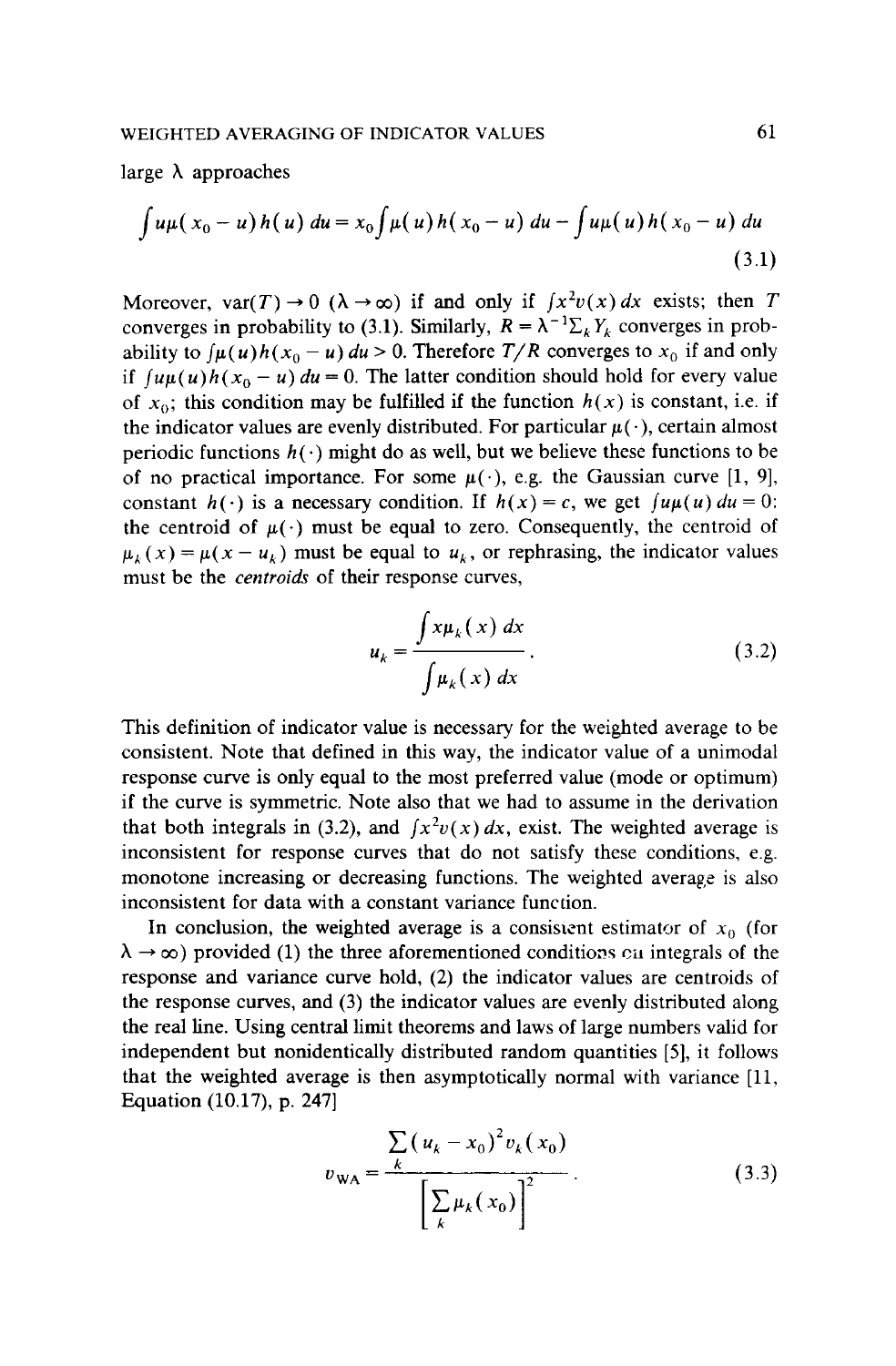## 4. THE MAXIMUM LIKELIHOOD APPROACH

When response curves can be expressed in parametric form,  $x_0$  can be estimated by the method of maximum likelihood [4). Maximum likelihood estimators are often good estimators in large samples: under mild conditions they are consistent and asymptotically normal with minimal variance [4, 5]. These assertions hold for our applications; the proof thereof goes along similar lines as in the standard case of independent and identically distributed random variables. Maximum likelihood is more widely applicable than weighted averaging.

For Bernoulli, Poisson, or Gamma random variables the maximum likelihood estimator is the solution for  $x_0$  of the maximum likelihood equation [14)

$$
\frac{\delta \log L}{\delta x_0} = \sum_{k} \frac{\mu'_k(x_0) [Y_k - \mu_k(x_0)]}{v_k(x_0)} = 0,
$$
 (4.1)

where  $\mu'_k(x_0)$  denotes the derivative of  $\mu_k(x)$  with respect to x, evaluated at  $x_0$ . Often the solution of (4.1) can only be obtained by numerical methods. The asymptotic variance of the maximum likelihood estimator is, as usual, the inverse of the information [4) and equals

$$
v_{ML} = \left[ \sum_{k} \frac{\left\{ \mu_{k}'(x_0) \right\}^2}{v_{k}(x_0)} \right]^{-1}.
$$
 (4.2)

When the distribution of  $Y_k$  is not fully specified, Equation (4.1) is a quasi-likelihood equation, which often gives estimators with good asymptotic properties [14). This extension of (4.1) and (4.2) is important when count data are overdispersed with variance proportional to the mean.

### 5. EFFICIENCY AND SHAPE

For large numbers of species maximum likelihood will in general be more efficient than weighted averaging, but the latter method is much easier to use. It is therefore of interest to investigate whether there exists a shape of the response curves for which weighted averaging achieves, in terms of mean squared error, asymptotically unit efficiency with respect to maximum likelihood. With the species packing model [13, 22] in view, we adopt the location family of Section 2 with equispaced indicator values. In this situation both methods are consistent. It is therefore sufficient to compare the variances (3.3) and (4.2) for spacing  $d \rightarrow 0$ . It is proved in the Appendix that, asymptotically,  $v_{ML} \le v_{WA}$  with equality if and only if

$$
\mu'_{k}(x) = -\frac{(x - u_{k})v_{k}(x)}{t^{2}}
$$
\n(5.1)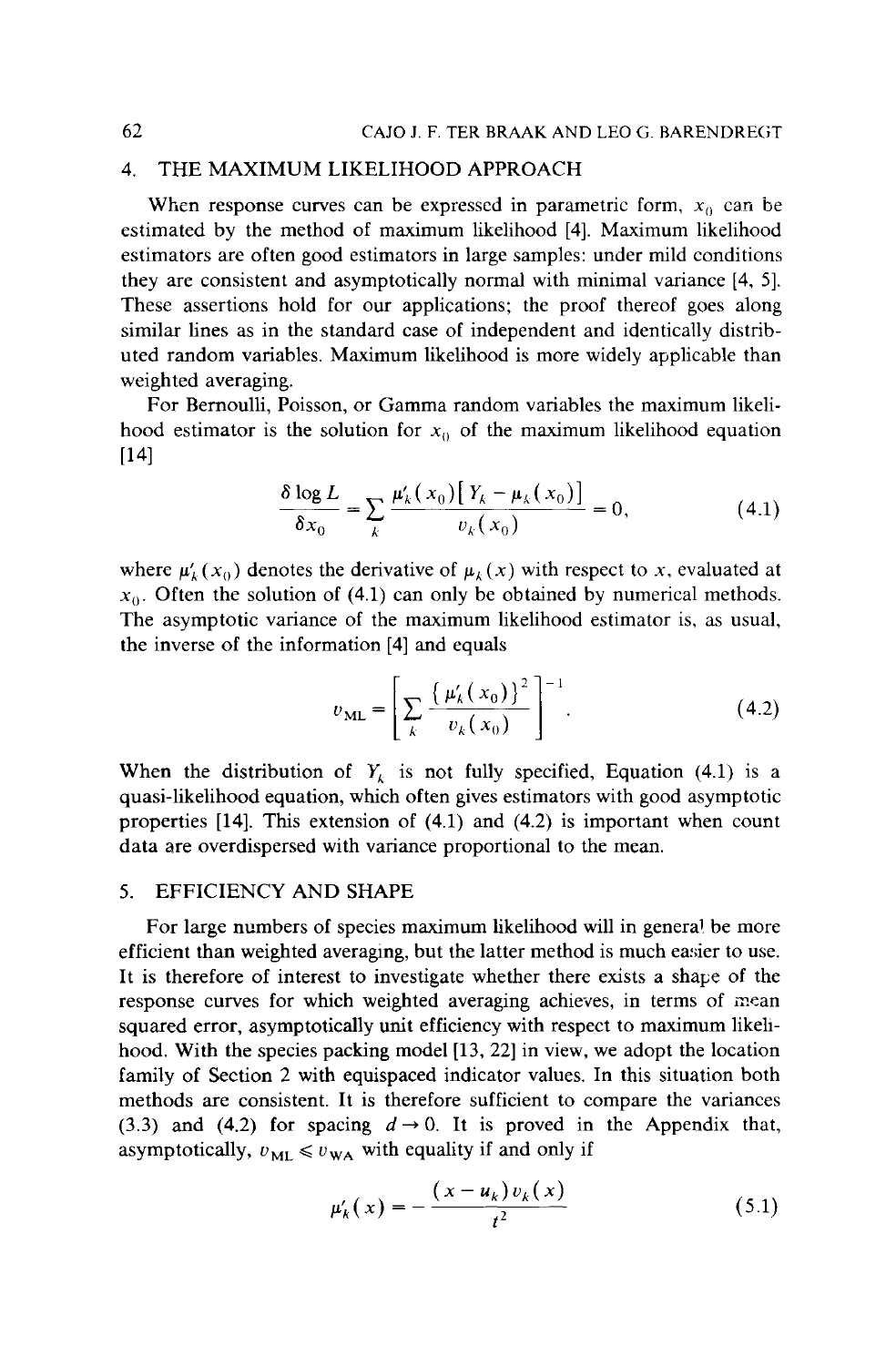for *t* a nonzero constant. The differential equation (5.1) has a solution of the form

$$
f(\mu_k(x)) = a - \frac{1}{2} \frac{(x - u_k)^2}{t^2},
$$
\n(5.2)

where the function  $f(\cdot)$  depends on the variance function. The curves in (5.2) form a generalized linear model [14, 16], and the function  $f(\cdot)$  is precisely the "natural" link function of such a model: the logistic function  $f(\mu)$  =  $\log[\mu/(1-\mu)]$  for Bernoulli variables, the logarithmic function  $f(\mu) = \log \mu$ for Poisson variables, and the inverse function  $f(\mu) = -1/\mu$  (and  $a < 0$ ) for Gamma variables. In (5.2) the parameter a is the maximum of  $f(\cdot)$  attained at the indicator value, mode, or optimum  $u_k$ , and *t*, termed the tolerance, is a measure of curve width. For Poisson variables (5.2) is precisely the Gaussian response curve that is frequently invoked in plant ecological studies [1, 9].

For presence-absence data we propose to term (5.2) the Gaussian logit response curve (Figure 1). Its formula is

$$
\mu_k(x) = \frac{\exp\left\{a - \frac{1}{2}(x - u_k)^2 / t^2\right\}}{1 + \exp\left\{a - \frac{1}{2}(x - u_k)^2 / t^2\right\}}.
$$
\n(5.3)

Instead of a we may use the parameter  $p_{\text{max}} = 1/(1 + e^{-a})$ , the maximum probability of occurrence. If  $p_{\text{max}} \to 0$ ,  $\mu_k(x)$  approaches the Gaussian curve. Thus for many rare species, the two models are effectively the same. Using (3.3) and (4.2), we found numerically that for Bernoulli variables and Gaussian rather than Gaussian logit curves, the efficiency  $(v_{ML}/v_{WA})$  of weighted averaging decreased from 1.0 to 0.8 when *Pmax* was increased from near zero to 0.9.

The maximum likelihood variance (4.2) can be simplified by substitution of (5.1), which gives

$$
v_{ML} = t^4 \left[ \sum_{k} (u_k - x_0)^2 v_k(x_0) \right]^{-1}, \tag{5.4}
$$

Because of the equal spacing of the indicator values,

$$
\sum_{k} (u_k - x_0)^2 v_k(x_0) \approx t^2 \sum_{k} \mu_k(x_0).
$$
 (5.5)

For integrals the approximation (S.S) is an equality, as follows from (5.1) and integration by parts. Numerical calculations showed that the approximation in (5.5) is quite good, provided the indicator values are equispaced on a "large" interval *I* around  $x_0$  with spacing less than *t*, where  $I=$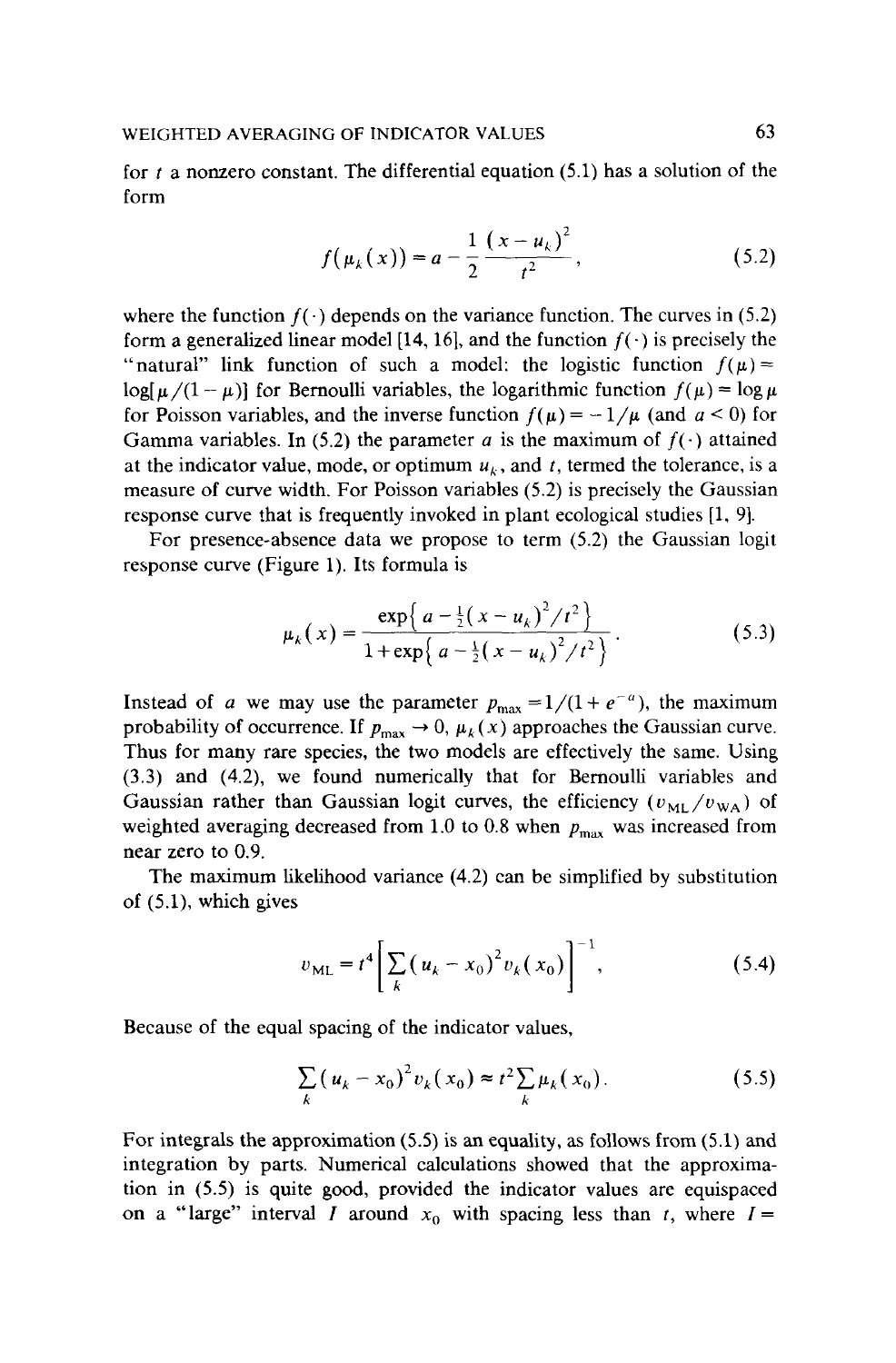$\{u \mid \mu(x_0 - u) > \delta, u \in \mathbb{R} \}$  for small  $\delta$ . With (5.5) we obtain

$$
v_{\rm ML} \approx \frac{t^2}{\sum_{k} \mu_k(x_0)}.
$$
 (5.6)

Substitution of (5.5) in (3.3) gives the same result for  $v_{WA}$ . A sample-based version of (5.6) is  $t^2/\sum_k Y_k$ .

We carried out a simulation study in which presence-absence data were generated according to the model (5.3) with  $t = 1$ , equispaced optima ( $d \le 1$ :  $d = 1, 0.5, 0.25, 0.12, 0.06,$  or 0.03) on the interval (-5,5) and maximum probability either .1 or .5 or .9. The minimum number of species was therefore 10.  $x_0$  was always chosen close to the center of the interval, between 0 and  $d/2$ . The simulations were constrained to give at least two species occurrences per sample. In each case 1000 samples were generated. For each sample  $x_0$  was estimated by weighted averaging and by maximum likelihood. All cases showed an efficiency in terms of mean squared error of 1.00, even when only 10 species were positioned on the interval. In most cases the mean squared error of both  $\hat{x}_{WA}$  and  $\hat{x}_{ML}$  exceeded the theoretical variance (5.6), but the excess was less than 12% when the average number of species occurrences per sample was larger than 5.

# 6. VARYING SPACING, MAXIMA, AND TOLERANCES

For the "optimal" response curves (5.2) the weighted average still has asymptotically unit efficiency when the species can be divided into sets such that within each set the species have equal maxima and equispaced optima with spacing less than *t* (Figure 1). An important example arises when the species are divided into sets on the basis of their response to another environmental variable. The result follows from (5.5): for each set of species  $(5.5)$  holds and can be substituted for each set in  $(3.3)$  and  $(5.4)$ , which leads to (5.6) in both cases. However, this trick does not carry through when the tolerance varies between species, because substitution of (5.5) now involves different tolerances for different sets. As a result the efficiency can drop considerably when the tolerance varies. For example, with two tolerances differing by a factor of two, the efficiency drops to ca. 0.6 in the logistic model with maximum probability of occurrence .5. Full efficiency can then be retained by using a tolerance-weighted version of the weighted average,

$$
\hat{x}_{\text{WAT}} = \sum_{k} \frac{Y_k u_k}{t_k^2} / \sum_{k} \frac{Y_k}{t_k^2} . \tag{6.1}
$$

In (6.1) good indicator species get more weight than bad ones, an intuitively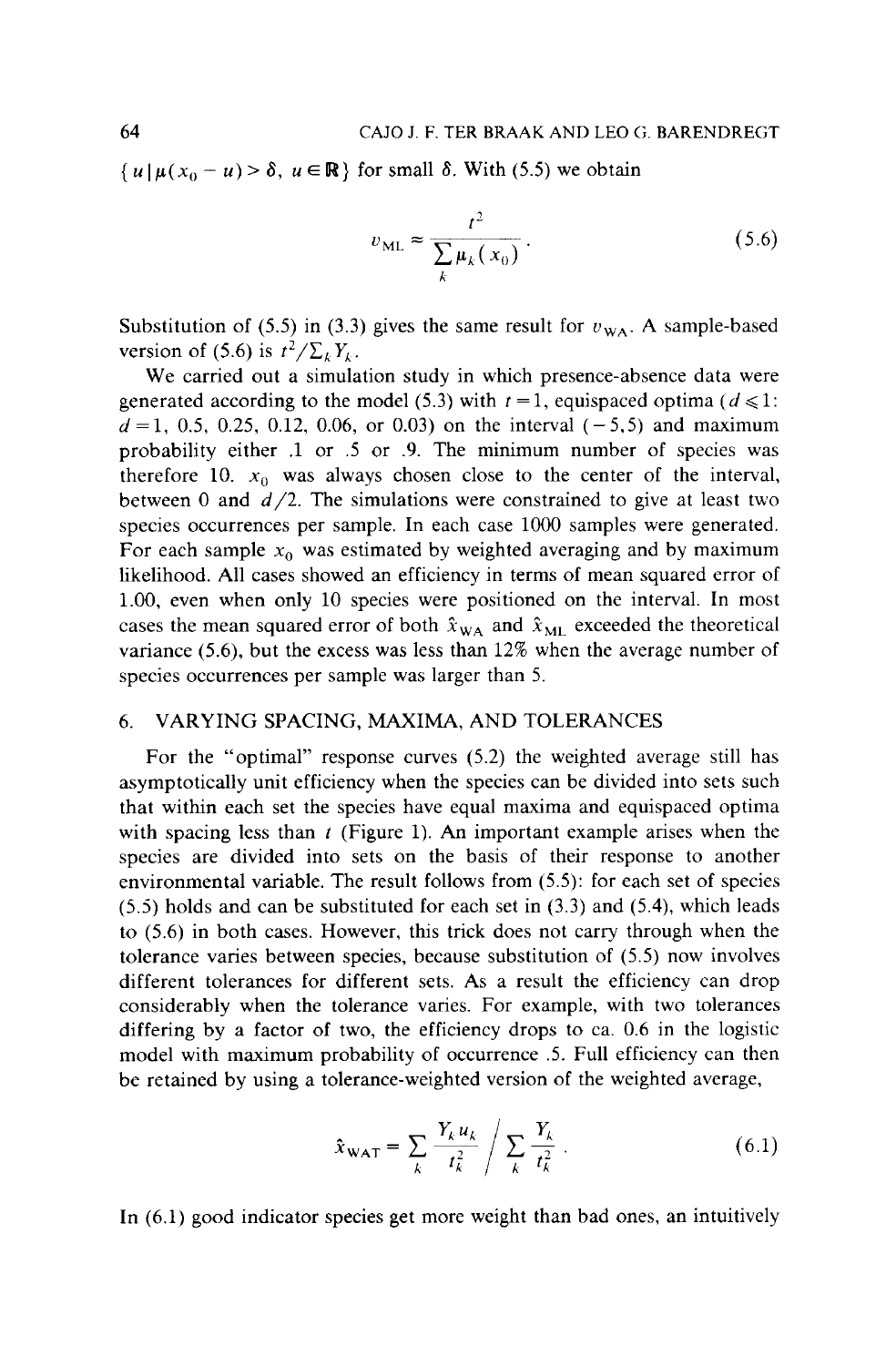reasonable idea used already by Zelinka and Marvan [24]. The results of this section suggest that equality of tolerances is a more critical assumption in the weighted average (2.1) than equality of maxima and equal spacing.

# 7. RANDOM INDICATOR VALUES AND RANDOM RESPONSE **CURVES**

The shapes of response curves may vary between species. In this section we mimic this variability by assuming that response curves arise from a "superpopulation" model consisting of three parts:

(1) A Poisson point process *P* that generates indicator values  $\{u_k\}$  on the real line with intensity function  $\lambda h(x)$  [ $\lambda > 0$  and  $h(x) > 0$  for every x].

(2) A stochastic process S that generates shapes  $M(x)$  for response curves, independently for any indicator value  $u_k$  generated by P. Any realization of  $M(x)$  is a bounded, nonnegative continuous function on the real line such that  $x^2M(x)$  and  $x^2V(x) \in L^1(-\infty,\infty)$ , where  $V(\cdot)$  is the variance function corresponding to  $M(\cdot)$ , and  $\int xM(x) dx = 0$ . Expectation and variance with respect to S are denoted by  $E_S$  and var<sub>s</sub>.

(3) A translation of  $M(x)$  over  $u_k$ :  $M_k(x) = M(x - u_k)$ .

The model will be termed the translation model. It is proved in the Appendix that the weighted average is consistent ( $\lambda \rightarrow \infty$ ) if  $h(x) = 1$ . Then *P* is a homogeneous Poisson process, and the indicator values are said to be randomly spaced. The asymptotic variances are then

$$
v_{WA} = \frac{\int (u - x_0)^2 E_S \{ V(u) + M^2(u) \} du}{\lambda \left[ \int E_S M(u) du \right]^2}
$$
(7.1)

and

$$
v_{ML} = \left[\lambda \int E_S \left\{ \frac{[M'(u)]^2}{V(u)} \right\} du \right]^{-1} \tag{7.2}
$$

respectively.  $v_{WA}$  is always strictly greater than  $v_{ML}$ . For the response curves (5.2) (process S degenerate) and random spacing, the efficiency of weighted averaging increases to unity when the maximum of  $\mu(\cdot)$  decreases to 0, as shown in Figure 2 for logistic  $f(\cdot)$ . To obtain the variances in the case of equal instead of random spacing between the indicator values,  $M^2(u)$  in (7.1) must be replaced by var<sub>s</sub> { $M(u)$ }, whereas (7.2) remains the same. In this case  $v_{ML} \le v_{WA}$  with equality if and only if the response curves are nonrandom and satisfy (5.2).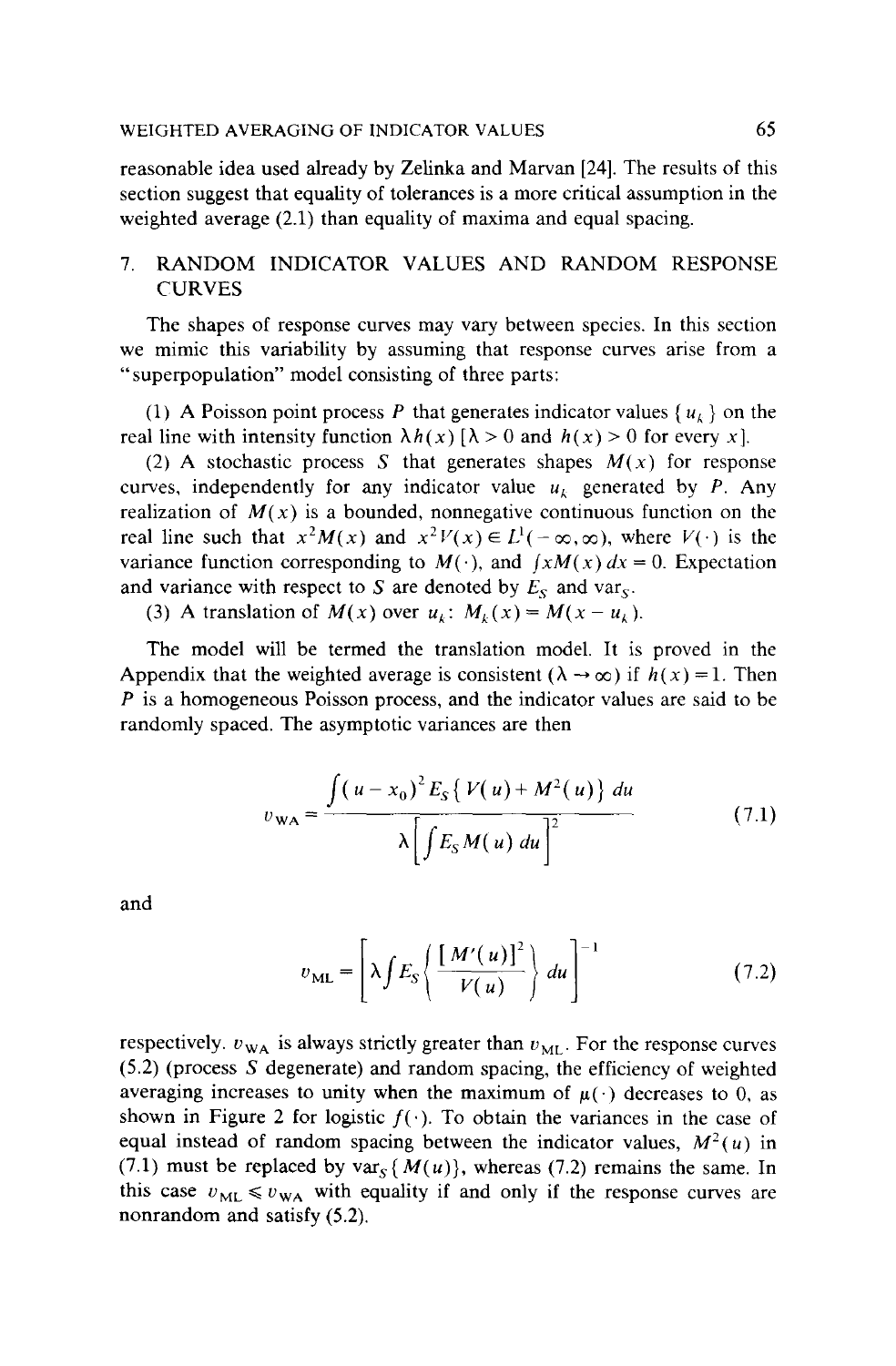

FIG. 2. The efficiency of weighted averaging with respect to maximum likelihood against the maximum probability of occurrence ( $p_{\text{max}}$ ) for Gaussian logit curves with randomly spaced optima and equal maxima and tolerances [eff =  $v_{ML}/v_{WA} = (t/\tau)^2$ ].

To simplify  $(7.1)$  for Bernoulli variables we define the *commonness*  $\alpha$  and the *standard deviation*  $\tau$  of the expected response curve  $\mu(x) = E_s \{M(x)\}\$ by

$$
\alpha = \int \mu(x) \, dx \quad \text{and} \quad \tau^2 = \frac{\int x^2 \mu(x) \, dx}{\alpha} \tag{7.3}
$$

From  $(7.1)$  we obtain [cf.  $(5.6)$ ]

$$
v_{\text{WA}} = \frac{\tau^2}{\lambda \alpha} \,. \tag{7.4}
$$

An unbiased estimator for (7.4) is the usual sample variance of the mean of the indicator values of the species present at the site. It is only in this special case that the indicator values might be considered as independent "samples"' from a probability distribution.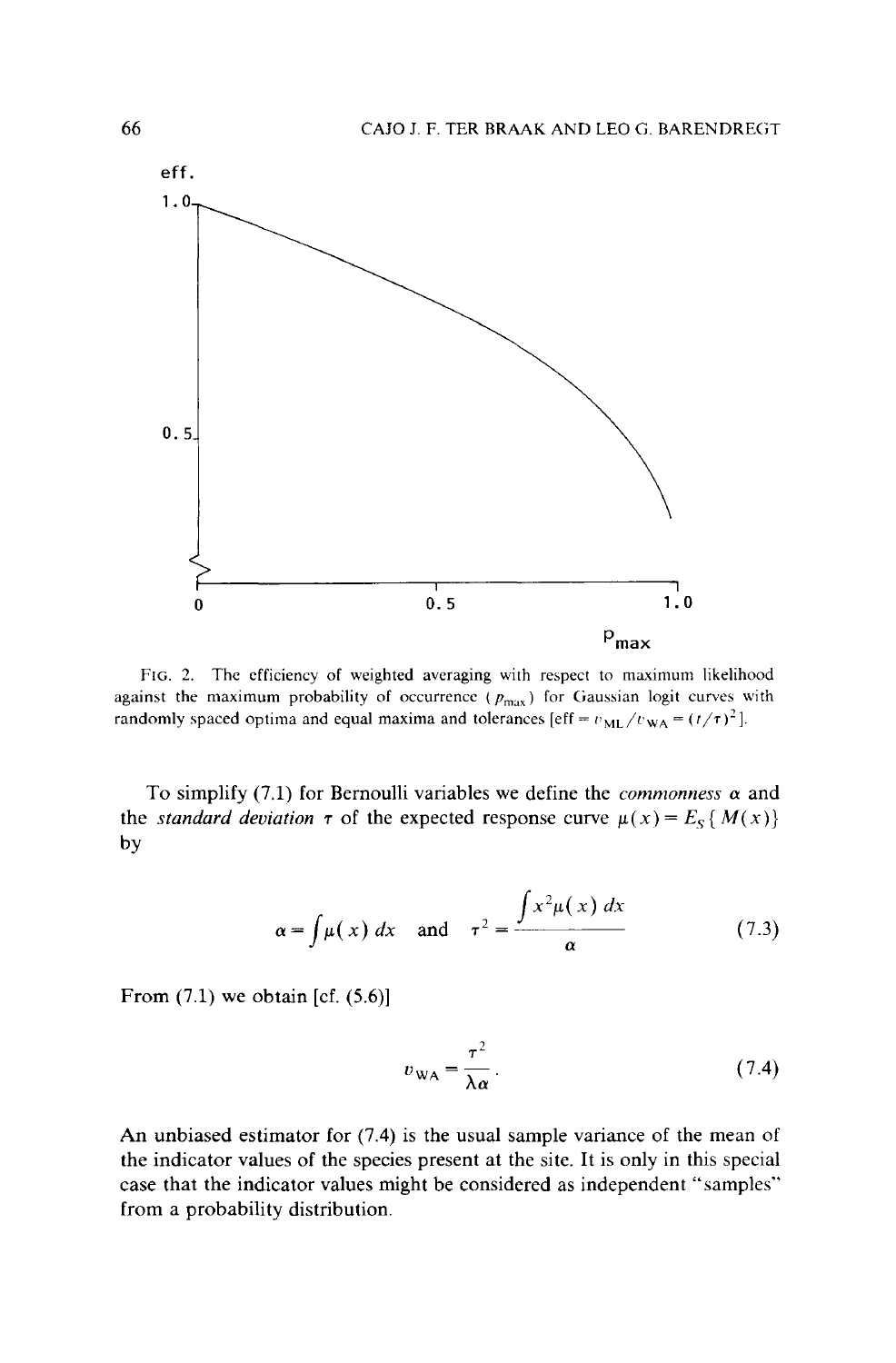### WEIGHTED AVERAGING OF INDICATOR VALUES 67

Simulations, as in Section 5, with Gaussian logit curves (5.3), but with random, instead of equispaced, optima showed calculated efficiencies that agreed with the asymptotic efficiencies shown in Figure 2. The mean squared errors exceeded the theoretical variances (5.6) and (7.4), the convergence to the theoretical variances being slower than in Section 5. For random optima the excess was less than about 15% when the average number of species occurrences per sample was larger than 10.

## 8. DISCUSSION

This paper shows that a method proposed and used by community ecologists, namely weighted averaging, performs well under a model advocated by evolutionary ecologists, namely the species packing model [13]. This model is based on the idea that competing species evolve to occupy maximally separated niches with respect to a limiting resource. This idea applies as well to the occurrence of competing species along habitat variables [22]. Response curves should therefore have minimal overlap; hence, equally spaced indicator values. It should be noted that our asymptotic theory ignores another consequence of this model, namely that there exists a limiting similarity beyond which competing species cannot coexist. The minimal spacing derived by MacArthur and Levins [13] is about equal to the standard deviation of the response curves. But direct gradient analyses often show much closer spacings than that [9, 22]. Moreover, in lists of indicator values such as Ellenberg [8], the values coincide for many species. Of course, many species are coexisting without seriously competing.

Our results suggest that the distribution of the indicator values along the indicated variable should be even. But for Ellenberg's [8] list with about 2000 plant species the indicator values show uneven and markedly skew distributions [6, Figure 11]. A change of scale of the environmental variables could alleviate this problem. However, such a change modifies the response curves as well as their centroids. If the indicator values are centroids on the present scale, a nonlinear change of scale would destroy this desirable property. An alternative estimator is obtained by replacing  $Y_k$  with  $Y_k/h(u_k)$  in (2.1). This estimator can be shown to be consistent under the model of Section 7. However, when the species packing model does hold in a part, say *A,* of a multidimensional habitat space, possibly uneven *marginal* distributions of indicator values do not destroy the attractive properties of the usual weighted average (2.1). More specifically, when the indicator values are regularly spaced and the value  $x_0$  of the site lies well within *A* (i.e., there is a subset *B* of A such that  $B = {\mathbf{u} | \mu(\mathbf{x}_0 - \mathbf{u}) > \delta, \mathbf{x}_0 \in \mathbb{R}^n, \mathbf{u} \in \mathbb{R}^n}$  for small  $\delta$ ), then for decreasing spacing along all *n* environmental variables:

(1) The weighted average is consistent if each indicator value is the centroid of the response curve that is obtained after integration of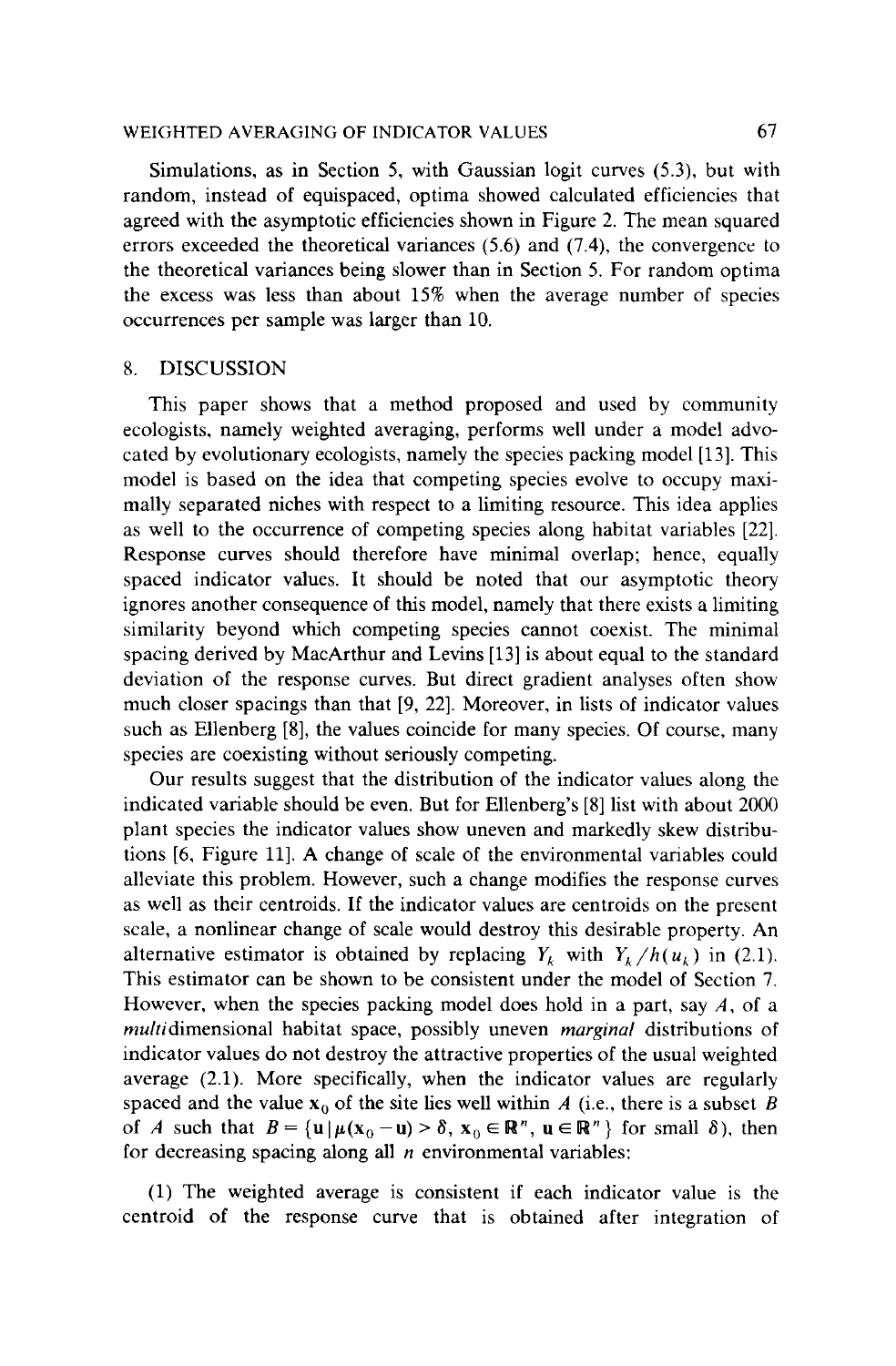the corresponding response surface over the remaining  $n - 1$  dimensions, and the integrals, defined in Section 3, of the "marginal" response curve exist.

(2) The weighted average has asymptotically unit efficiency with respect to maximum likelihood if the response surfaces are the multivariate extension of (5.2), namely

$$
f(\mu_k(x_1, x_2,..., x_n))
$$
  
=  $a - \frac{1}{2} \left\{ \frac{(x_1 - u_{k1})^2}{t_1^2} + \frac{(x_2 - u_{k2})^2}{t_2^2} + \dots + \frac{(x_n - u_{kn})^2}{t_n^2} \right\}, (8.1)$ 

where  $x_1, x_2, \ldots, x_n$  are the variables of a *n*-dimensional habitat space,  $u_{k,i}$ and  $t_i$  are the optimum and tolerance of the k-th species with respect to  $x_i$ and  $f(\cdot)$  is as in Section 5. [With maximum likelihood based on (8.1) the values of  $x_1, x_2, ..., x_n$  at the site are estimated jointly.]

The first assertion can easily be verified. The second assertion follows from Section 6: for fixed, but unknown values of  $x_1, x_2, ..., x_n$  the species have different maxima with respect to  $x_1$ , but can be divided into sets of species with equal maxima because of the regular spacing in multidimensional habitat space.

Weighted averaging ignores species that are absent, whereas the maximum likelihood method uses the response curves of all species. In maximum likelihood, absent species do potentially provide information on the environment. This paper shows that this information is negligible under the (multidimensional) species packing model. Another, more informal model under which absent species do not add much information arises when the maximum probability of occurrence is close to zero. Then, the probability of absence is close to unity-irrespective of the value of the environmental variable-and hence cannot strongly influence the likelihood (see also Figure 2). The probability of occurrence of a species, given the value of a factor, will be small in practice for most species, just because in most sites with that value the species will be absent due to other, unfavorable factors (cf. the effect of neglecting other variables in a multidimensional species packing model). Absences therefore often indicate little.

Weighted averaging is central to the algorithm of the ordination technique known as reciprocal averaging or correspondence analysis. Reciprocal averaging is commonly used in ecological ordination studies to analyse data on the incidence or abundance of species in samples [9]. The first few ordination axes are often interpreted as latent variables and are presumed to relate to underlying habitat variables. The results of this paper can be extended to provide a theoretical basis of the model that is implicitly invoked when reciprocal averaging is used. Under the conditions of the species packing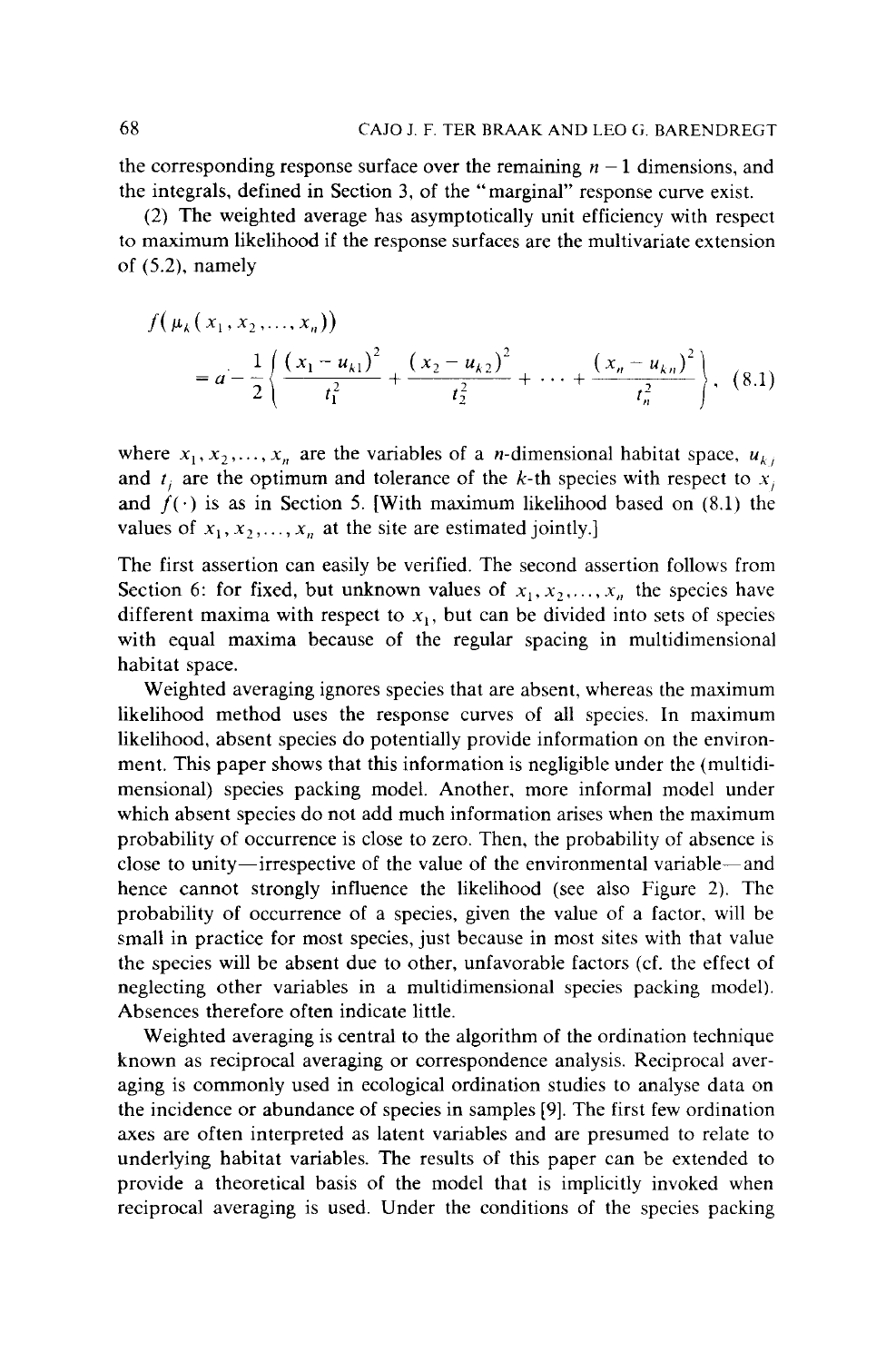model it can be shown that reciprocal averaging approximates the maximum likelihood solution of Gaussian-like response models in one latent variable. The stochastic model of Section 7 is an explicit formulation of the model that is used by Hill and Gauch [10] to scale the axes of (detrended) correspondence analysis.

## APPENDIX

*Proof of* (5.1). We prove that

$$
\frac{\left[\int \mu(x) dx\right]^2}{\int x^2 v(x) dx \cdot \int \left\{\left[\mu'(x)\right]^2 / v(x)\right\} dx} \le 1
$$
 (A1)

with equality iff  $\mu'(x) = -xv(x)/t^2$ . The left hand side in (A1) is the asymptotic ( $d \rightarrow 0$ ) efficiency  $v_{ML}/v_{WA}$ , because summations in (3.3) and (4.2) approach integrals for  $d \rightarrow 0$ , and after translation,  $x_0 = 0$ . We use the Cauchy-Schwartz inequality

$$
\left[\int p(x) q(x) dx\right]^2 \leq \int p^2(x) dx \int q^2(x) dx \tag{A2}
$$

for arbitrary functions  $p(x)$  and  $q(x) \in L^2(-\infty, \infty)$ . Equality in (A2) holds iff  $p(x) = cq(x)$  with c a constant. By setting

$$
p(x) = x\sqrt{v(x)} \quad \text{and} \quad q(x) = \frac{\mu'(x)}{\sqrt{v(x)}} \tag{A3}
$$

and assuming that  $x\mu(x) \rightarrow 0$  for  $x \rightarrow \pm \infty$ , so that

$$
\int x\mu'(x) dx = -\int \mu(x) dx,
$$
 (A4)

we obtain (A1) with equality iff  $xv(x) = c\mu'(x)$ , from which (5.1) follows with  $c = -t^2$ . The condition  $c < 0$  arises from the assumption above (A4).

*Outline proof of* (7.1). Expectations and (co)variances are required of  $R = \sum_{k} Y_k$  and  $T = \sum_{k} Y_k u_k$ . These are calculated by dividing the real line into small intervals with midpoints  $u_{(i)}$  ( $i = ..., -2, -1, 0, 1, 2, ...$ ) and width  $\Delta$ . The expectations correspond to the formulae in Section 3 with  $\mu(u)$  replaced by  $\lambda E_{S}M(u)$ ; hence  $\hat{x}_{WA}$  is consistent if  $h(x)$  is constant. We show the derivation of the variances for  $x_0 = 0$  and  $h(x) = 1$ . Repeated use is made of the decomposition of the variance as the sum of two components: (a) the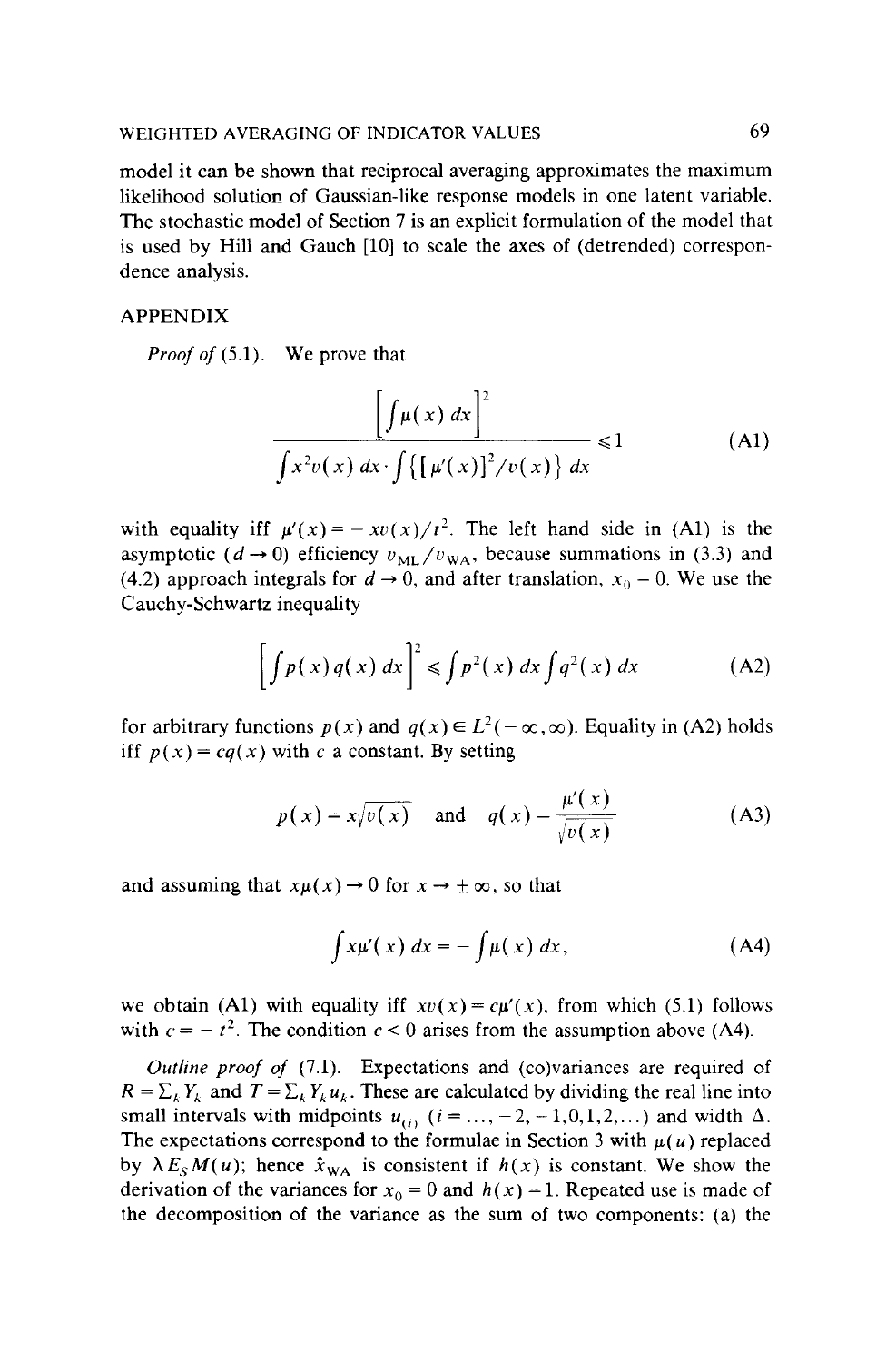average conditional variance, and (b) the variance of the conditional average  $[18, Equation (2b.3.6), p. 97]$ . Species with indicator values that lie in the *i*th interval contribute to var( $R$ ) an amount

$$
c_i = \lambda \Delta \Big[ E_S \{ V(u_{(i)}) \} + \text{var}_S \{ M(u_{(i)}) \} + E_S^2 \{ M(u_{(i)}) \} \Big], \quad (A5)
$$

and to var(T) an amount  $u_{(i)}^2 c_i$ . The last two terms in (A5) can be combined to give  $E\{M^2(u_{(i)})\}$ . The total variance can be obtained by summing over all intervals, because the data from different intervals are independent, due to the properties of the Poisson process. Replacing sums by integrals gives, with  $g(u) = E_S \{ V(u) + M^2(u) \},\$ 

 $\epsilon$ 

$$
var(R) = \lambda \int g(u) \, du,
$$
  

$$
var(T) = \lambda \int u^2 g(u) \, du,
$$
  

$$
cov(R, T) = \lambda \int ug(u) \, du.
$$
 (A6)

Because  $u^2M(u)$  and  $u^2V(u) \in L^1(-\infty, \infty)$ , we have var( $T/\lambda$ ), var( $R/\lambda$ ), and cov( $R/\lambda$ ,  $T/\lambda$ )  $\rightarrow$  0 for  $\lambda \rightarrow \infty$ ; this and Taylor expansion of  $T/R$  [11, Equation (10.17), p. 247] yield (7.1).

*Outline proof of* (7.2). Let  $\hat{x}$  denote the maximum likelihood estimator,  $D<sub>y</sub>$ , the first *x* derivative of the log likelihood (4.1) evaluated at *y*, and *I* the total information evaluated at  $x_0$ . Without confusion, the symbol x will now be used for  $x_0$ . A first order Taylor expansion of  $D<sub>x</sub>$  in  $x_0$  gives [4, Chapter 9.2, Equation (19)]

$$
D_{\hat{x}} = D_x - (\hat{x} - x)I. \tag{A7}
$$

Equating (A7) to zero, as in (4.1), and solving for  $\hat{x} - x$  shows that, asymptotically  $(\lambda \rightarrow \infty)$ ,

$$
\text{var}(\hat{x}) = \frac{\text{var}(D_x)}{I^2} \,. \tag{A8}
$$

Conditionally on S and P, the expectation of  $D<sub>x</sub>$  is equal to zero and its variance is the inverse of (4.2). Unconditionally, the variance of  $D_x$  is therefore equal to the quantity between square brackets in (7.2). The total information is the expectation over S and *P* of the conditional information.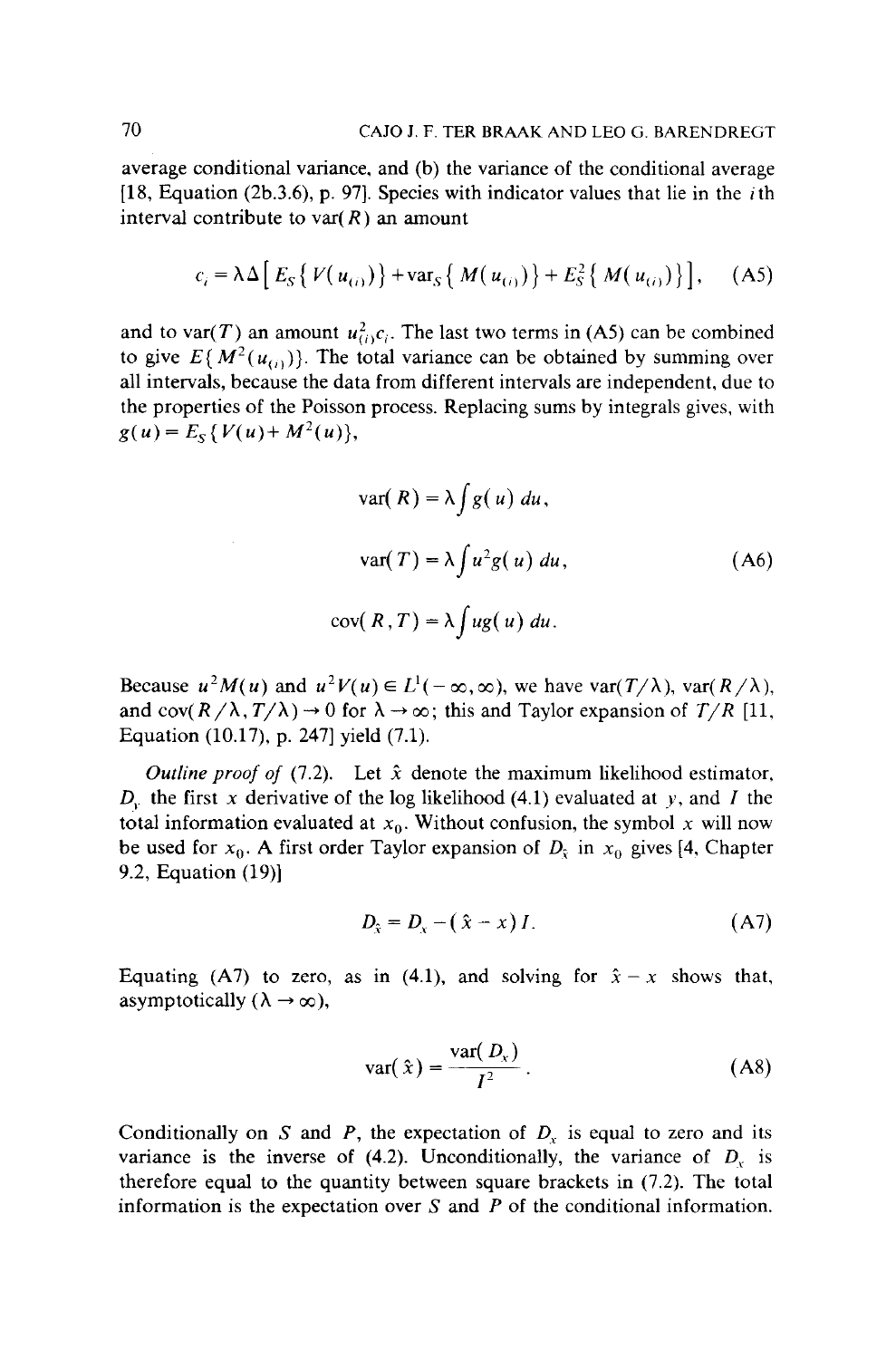This expectation is equal to the variance of  $D<sub>x</sub>$ ; hence, from (A8) we obtain (7.2).

*We would like to thank Drs. I. C. Prentice, M.* 0. *Hill, and J. A. Hoekstra for valuable comments. Drs.* T. *A. B. Snijders and M. J. M. Jansen contributed to Section 3.* 

### REFERENCES

- $\mathbf{I}$ M.P. Austin. On non-linear species response models in ordination. *Vegetatio* 33:33-41 (1976).
- 2 R. W. Batterbee, Diatom analysis and the acidification of lakes, *Philos. Trans. Rov. Soc. London Ser. B* 305:451-477 (1984).
- 3 R. Böcker, I. Kowarik, and R. Bornkamm, Untersuchungen zur Anwendung der Zeigerwerten nach Ellenberg, *Verh. Ges. Oekol.* 11:35-56 (1983).
- 4 D. R. Cox and D. V. Hinkley, *Theoretical Statistics,* Chapman and Hall, London, 1974.
- 5 H. Cramer, *Mathematical Methods of Statistics,* Princeton U.P., Princeton, N.J., 1946.
- 6 K.-J. Durwen, Zur Nutzung von Zeigerwerten und artspezifischen Merkmalen der Gefasspflanzen Mitteleuropas fiir Zwecke der Landschaftsokologie und -planung mit Hilfe der EDV-Voraussetzungen, Instrumentarien, Methoden und Möglichkeiten, *Arheitsher. Lehrst. Landschuftsokologie Munster* 5:1-138 (1982).
- 7 H. Ellenberg, Unkrautgesellschaften als Mass fiir den Sauregrad, die Verdichtung und andere Eigenschaften des Ackerbodems, *Ber. Landtech*. 4:130-146 (1948).
- 8 H. Ellenberg, Zeigerwerten der Gefasspflanzen Mitteleuropas, *Scripta Geohotanica*  9:1-122 (1979).
- 9 H. G. Gauch, *Multivariate Analvsis in Communitv Ecologv,* Cambridge U.P., Cambridge, 1982.
- 10 M. 0. Hill and H. G. Gauch, Detrended correspondence analysis: An improved ordination technique, *Vegetatio* 42:47-58 (1980).
- 11 M. Kendall and A. Stuart, *The Advanced Theory of Statistics.* Vol. 1, 4th ed .. Griffin, London. 1977.
- 12 M. Kovacs, Das Corno-quercetum des Matra-gebirges, *Vegetatio* 19:240-255 (1969).
- 13 R. H. MacArthur and R. Levins. The limiting similarity, convergence, and divergence of co-existing species, *A mer. Natur.* 101:377-385 (1967).
- 14 P. McCullagh and J. A. Neider. *Generalized Linear Models,* Chapman and Hall. London. 1983.
- 15 R. Mead and D. J. Pike, A review of response surface methodology from a biometric viewpoint. *Biometrics* 31:803-851 (1975).
- 16 J. A. Neider and R. W. M. Wedderburn, Generalized linear models, *J. Ror. Statist. Soc. Ser. A* 135:370-384 (1972).
- 17 S. Persson, Ecological indicator values as an aid in the interpretation of ordination diagrams. J. *Ecol.* 69:71-84 (1981).
- 18 C. R. Rao, *Unear Statistical Inference and its Applications,* Wiley. New York, 1973.
- 19 V. Sladecek, System of water quality from the biological point of view. *Arch. Hrdrohiol. Beiheft* 7:1-218 (1973).
- 20 H. Van Dam, G. Suurmond, and C. J. F. Ter Braak, Impact of acidification on diatoms and chemistry of Dutch moorland pools, *Hydrobiologia* 83:425-459 (1981).